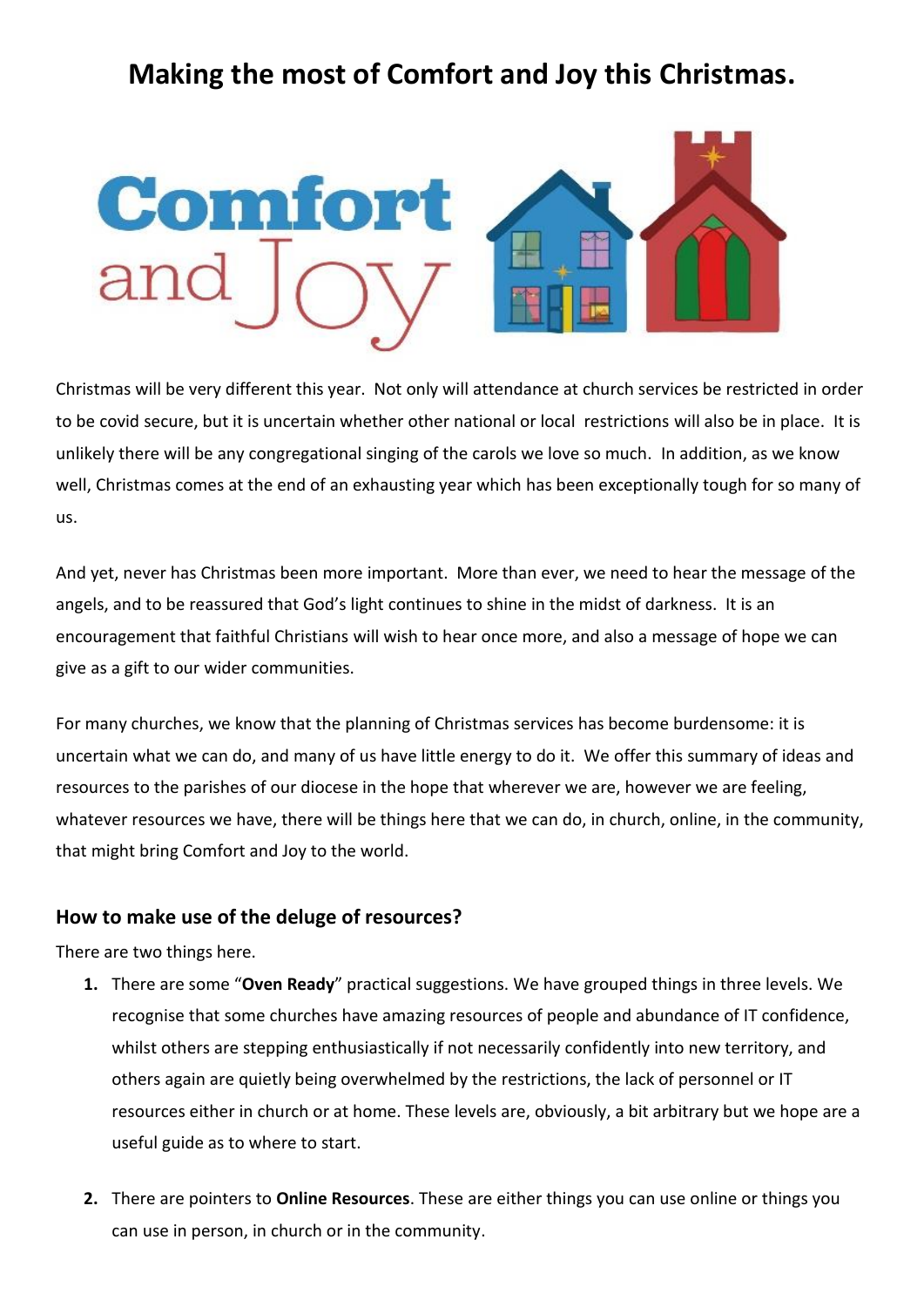# **Oven Ready Suggestions**

### **LEVEL A (when your resources are restricted)**

- For the congregation. **Comfort and Joy booklets.** Send these to those who are part of the congregation and have some extras available to others who might want them. <https://www.churchofengland.org/resources/preparing-advent-christmas-2020-comfort-and-joy>
- For families/groups. **Bible Society Christmas video** is great for **children and parents or carers from your congregation or groups.** Signpost it or send out the Bible Society Christmas booklet version of the story to those who are offline. [https://www.biblesociety.org.uk/get-involved/christmas/](https://eur06.safelinks.protection.outlook.com/?url=https%3A%2F%2Fwww.biblesociety.org.uk%2Fget-involved%2Fchristmas%2F&data=04%7C01%7C%7Cd49632aba8c34b4b766508d887372732%7C84df9e7fe9f640afb435aaaaaaaaaaaa%7C1%7C0%7C637408018226661703%7CUnknown%7CTWFpbGZsb3d8eyJWIjoiMC4wLjAwMDAiLCJQIjoiV2luMzIiLCJBTiI6Ik1haWwiLCJXVCI6Mn0%3D%7C1000&sdata=0JYEnrGwZA%2BhwGUGlcOzhP2kD8yp3acUyC3N1HM9Uj4%3D&reserved=0)
- For folks at home. **National and diocese online and televised services.** Put up a **poster** inside and outside the church with the information.
- Online. **Comfort and Joy posts**. Like, share or retweet these to social media on your Church's social media pages.

### **LEVEL B (when you can spread your wings a bit further)**

- For the congregation. **Christmas Card** delivery? Include a **Comfort and Joy bookmark**.
- For families/groups. **Online Christingle service.** The Children's Society has lots of great ideas and resources for running this online. [https://www.childrenssociety.org.uk/how-you-can](https://eur06.safelinks.protection.outlook.com/?url=https%3A%2F%2Fwww.childrenssociety.org.uk%2Fhow-you-can-help%2Ffundraise-and-events%2Fchristingle%2Fplanning-your-celebration&data=04%7C01%7C%7Cd49632aba8c34b4b766508d887372732%7C84df9e7fe9f640afb435aaaaaaaaaaaa%7C1%7C0%7C637408018226661703%7CUnknown%7CTWFpbGZsb3d8eyJWIjoiMC4wLjAwMDAiLCJQIjoiV2luMzIiLCJBTiI6Ik1haWwiLCJXVCI6Mn0%3D%7C1000&sdata=MhEIuXvNhALkNLXF16yBtJIpHXGmfOqfxMlCcbJkjLk%3D&reserved=0)[help/fundraise-and-events/christingle/planning-your-celebration](https://eur06.safelinks.protection.outlook.com/?url=https%3A%2F%2Fwww.childrenssociety.org.uk%2Fhow-you-can-help%2Ffundraise-and-events%2Fchristingle%2Fplanning-your-celebration&data=04%7C01%7C%7Cd49632aba8c34b4b766508d887372732%7C84df9e7fe9f640afb435aaaaaaaaaaaa%7C1%7C0%7C637408018226661703%7CUnknown%7CTWFpbGZsb3d8eyJWIjoiMC4wLjAwMDAiLCJQIjoiV2luMzIiLCJBTiI6Ik1haWwiLCJXVCI6Mn0%3D%7C1000&sdata=MhEIuXvNhALkNLXF16yBtJIpHXGmfOqfxMlCcbJkjLk%3D&reserved=0)
- Online **Bereavement** Offer a short online reflection for those who have experienced a through the year where they can light a candle at home to remember their loved one?
- In church. **An empty Christmas tree** in the church building. Place some stars or bauble shapes with a loop of ribbon or thread attached on a table and leave some pens with them. People can are then invited to **write their prayers or words of thanksgiving** to add to the tree (either when they come in for private prayer or when they come into the building for services)?
- For folks at home. **New Year's Eve watch party** for some of the online or televised services so that there is still a sense of community even if everyone is staying at home.

### **LEVEL C (when you have capacity and ability and confidence).**

- For the congregation. **An Advent Window Trail** around the parish with different members of the congregation taking a day each and decorating their window with a message of Comfort and Joy or a scene from the Christmas Story?
- Online **Carol Service** If you are planning to have an online or in building this year, why not ask some members or groups from the community to pre-record themselves singing a carol that you could show in your service?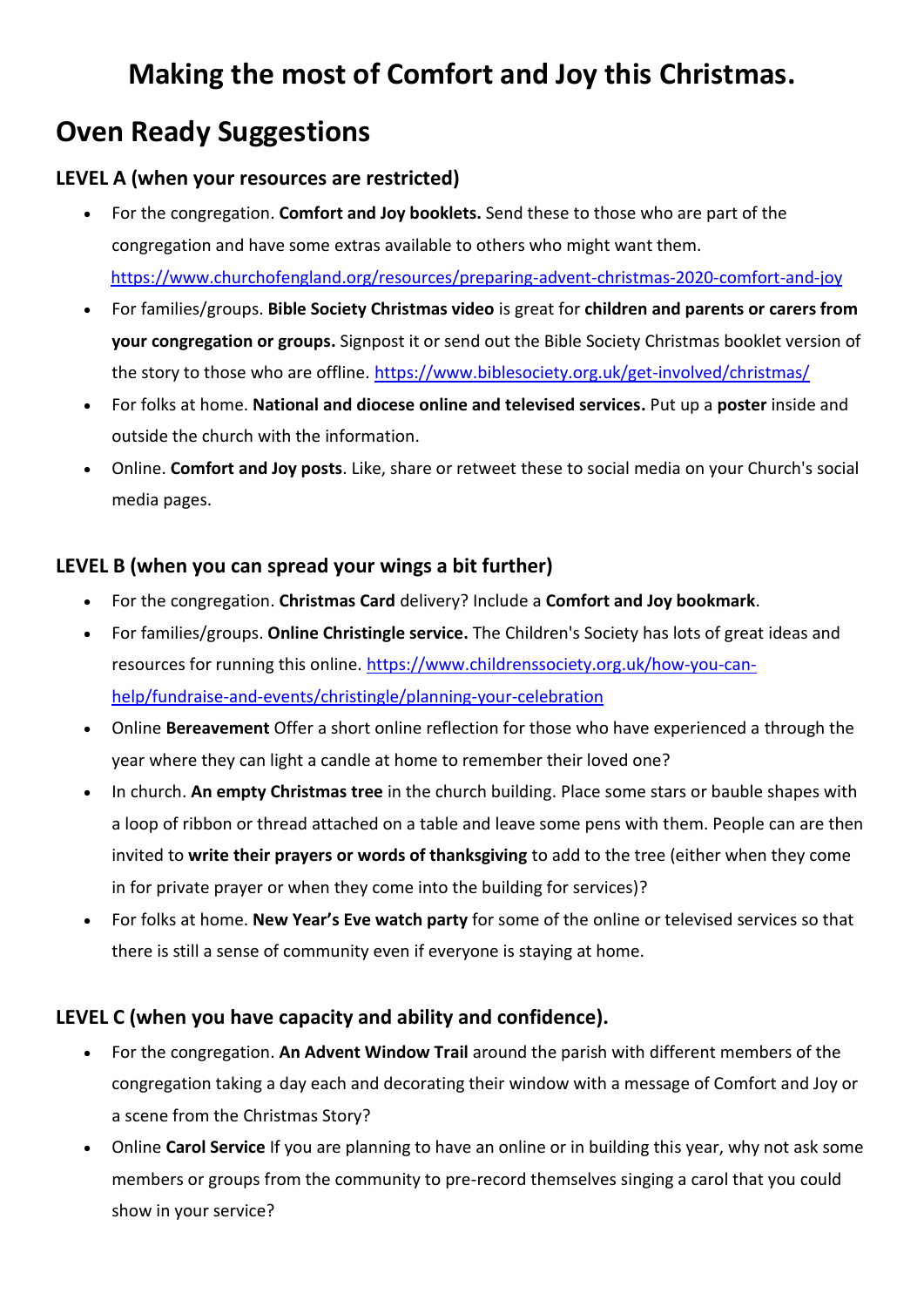- For folks at home. **Party Bags** Why not make up some for Christmas day including the Comfort and Joy booklet, the Bible Society booklet for children, a balloon, and perhaps a candle to light at home with the **comfort and joy prayer card** to accompany it?
- Online **Messy Christmas** An at-home event using the Messy Church Christmas resources [https://www.messychurch.org.uk/sites/default/files/uploads/pdf/Messy Christmas at home.pdf](https://www.messychurch.org.uk/sites/default/files/uploads/pdf/Messy%20Christmas%20at%20home.pdf)

## **Online Resources**

## **The National Campaign - Comfort and Joy**

**<https://www.churchofengland.org/resources/preparing-advent-christmas-2020-comfort-and-joy>** You will find a wealth of resources to choose from

- **1. Free Reflections** by email and app Weekly Reflections for Advent Daily Reflections from Christmas Eve to 2 January.
- **2. Free 9 Online Services** for Advent and Christmas

**3. Printed Material (not free)**

Bookmarks, Christmas cards, banners, flyers, posters, booklets – you can order direct from this site

**4. A Church Near You** A wealth of free resources

## **Other Online Resources**

### **Diocesan Digital Nine Lessons and Carols, 7pm 23 December**

If your church is not able to host a carol service this year, help is at hand! On the 23 December at 7pm we will bring together choirs and music groups from across the diocese for a digital service of Nine Lessons and Carols. This will feature musicians and readings from across the diocese to share worship for some much-needed comfort and joy. The link to access the service will be widely publicised nearer the time. [https://www.manchester.anglican.org/news/2020/11/12/join-our-diocesan-virtual-choir/](https://nam05.safelinks.protection.outlook.com/?url=https%3A%2F%2Fwww.manchester.anglican.org%2Fnews%2F2020%2F11%2F12%2Fjoin-our-diocesan-virtual-choir%2F&data=04%7C01%7C%7Cd2387735c72d4eb65c7808d888aa665b%7C84df9e7fe9f640afb435aaaaaaaaaaaa%7C1%7C0%7C637409612902289109%7CUnknown%7CTWFpbGZsb3d8eyJWIjoiMC4wLjAwMDAiLCJQIjoiV2luMzIiLCJBTiI6Ik1haWwiLCJXVCI6Mn0%3D%7C1000&sdata=%2BiNwulOUHP9I7IHHx%2FdklC9nOe37slOENhDrNBs%2Bzxs%3D&reserved=0) <https://www.facebook.com/events/698361951094590/>

### *A Church Near You* **Resource Hub**

Photos, videos, logos and music, free to download for any church page editor:

<https://www.achurchnearyou.com/hub/>

### **Church Support Hub**

<https://churchsupporthub.org/wp-content/uploads/2020/11/Inspirational-Christmas-Ideas.pdf> One page of straightforward ideas. Brilliant <https://churchsupporthub.org/baptisms/occasions-for-follow-up/christmas-2020/> **Baptism follow up**, with ideas for use in church, outside, at home, online. <https://padlet.com/jlawrence65/x78h8kfq95rk6lu4>